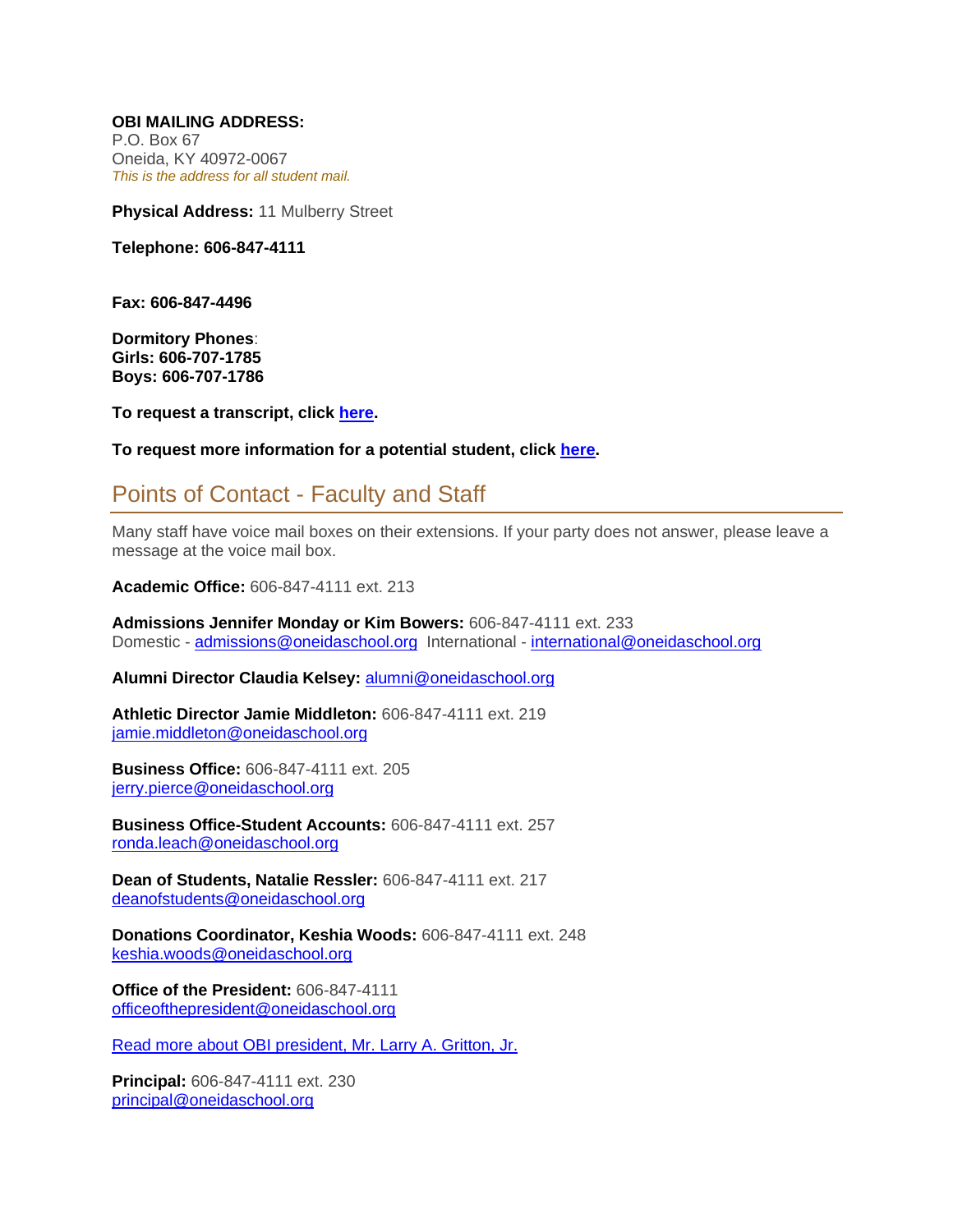**Registrar:** 606-847-4111 ext. 292 [registrar@oneidaschool.org](mailto:registrar@oneidaschool.org)

**School Counselor, Jennifer Monday:** 606-847-4111 ext. 287 [jennifer.monday@oneidaschool.org](mailto:jennifer.monday@oneidaschool.org)

## **Lower School K-5 Teacher Email Address:**

[tara.frost@oneidaschool.org](mailto:tara.frost@oneidaschool.org) [margaret.fralix@oneidaschool.org](mailto:margaret.fralix@oneidaschool.org) [sharon-grant@oneidaschool.org](mailto:sharon-grant@oneidaschool.org) [becky.kendrick@oneidaschool.org](mailto:becky.kendrick@oneidaschool.org) [pam.price@oneidaschool.org](mailto:pam.price@oneidaschool.org) [judianne.steltenpohl@oneidaschool.org](mailto:judianne.steltenpohl@oneidaschool.org) [angela.case-wolf@oneidaschool.org](mailto:angela.case-wolf@oneidaschool.org)

## **Middle/High School 6-12 Teacher Email Address:**

[tim.cochran@oneidaschool.org](mailto:tim.cochran@oneidaschool.org) [jennifer.fannin@oneidaschool.org](mailto:jennifer.fannin@oneidaschool.org) [david.fralix@oneidaschool.org](mailto:david.fralix@oneidaschool.org) [stephen.grant@oneidaschool.org](mailto:stephen.grant@oneidaschool.org) [martha.harmon@oneidaschool.org](mailto:martha.harmon@oneidaschool.org) [carolyn.holt@oneidaschool.org](mailto:carolyn.holt@oneidaschool.org) [jeremy.holt@oneidaschool.org](mailto:jeremy.holt@oneidaschool.org) [kurtis.lawson@oneidaschool.org](mailto:kurtis.lawson@oneidaschool.org) [cheryl.monroe@oneidaschool.org](mailto:cheryl.monroe@oneidaschool.org) [humberto.oliveira@oneidaschool.org](mailto:humberto.oliveira@oneidaschool.org) [jacinta.oliveira@oneidaschool.org](mailto:jacinta.oliveira@oneidaschool.org) [david.price@oneidaschool.org](mailto:david.price@oneidaschool.org)

[tricia.schmittendorf@oneidaschool.org](mailto:tricia.schmittendorf@oneidaschool.org)

[cb.scott@oneidaschool.org](mailto:cb.scott@oneidaschool.org)